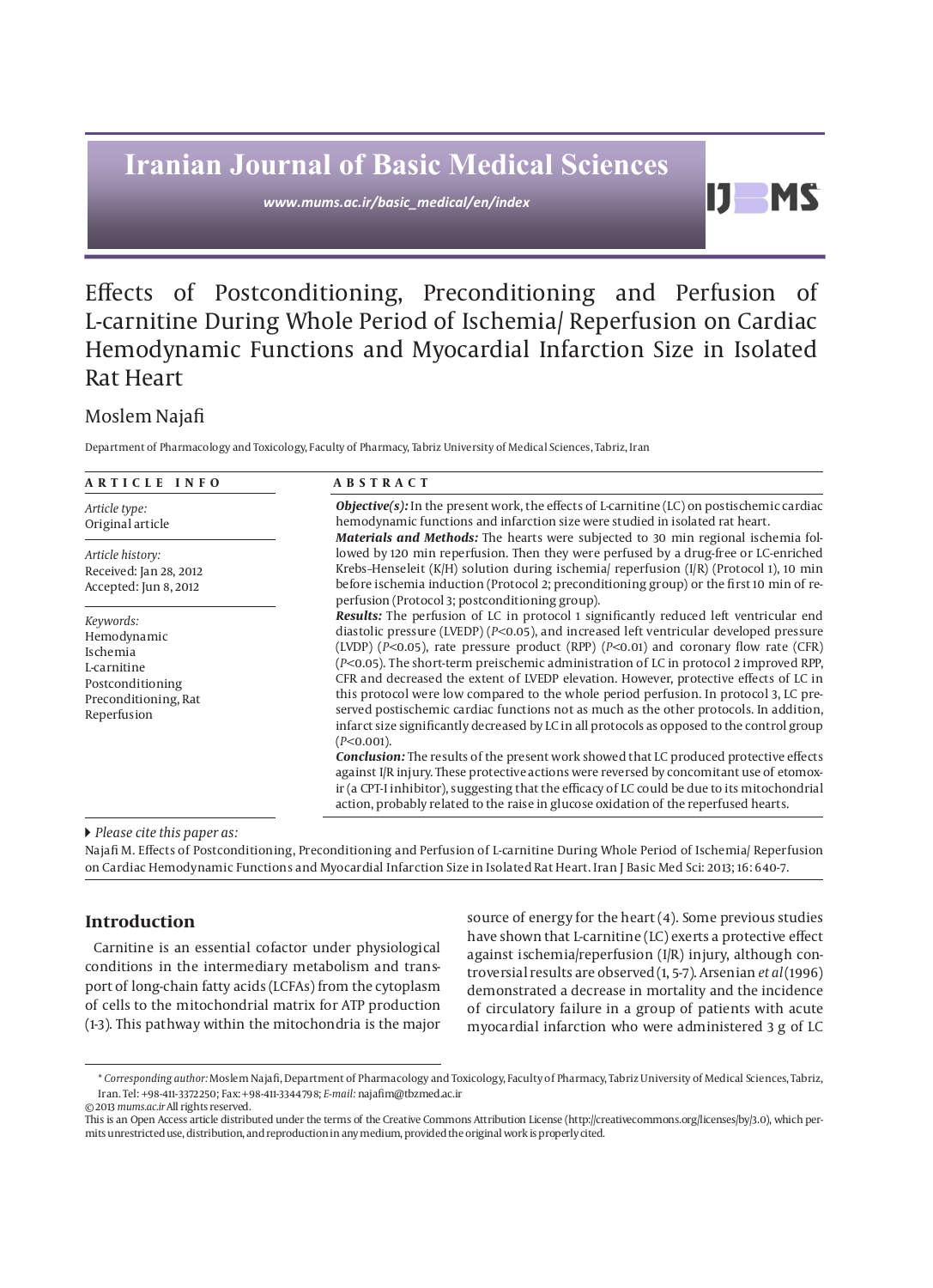along with the solution of glucose, insulin, potassium and magnesium (8). During ischemia, the accumulation of fatty acids and their intermediates has been shown to be deleterious to the recovery of the myocardial function of the reperfused heart (6). Some experimental and clinical studies have shown that LC reduces myocardial injury after I/R by counteracting the toxic effect of the high levels of free fatty acids, which occurs in ischemia (4, 7). In addition, LC reduces the intramitochondrial ratio of acetyl-CoA to free CoA, thus, it stimulates the activity of pyruvate dehydrogenase (PDH) and increases the oxidation of pyruvate (1, 9). It has also been shown that propionyl-L-carnitine, which penetrates faster than LC into myocytes, is effective in inhibiting the production of free radicals (10, 11). Other researchers and we previously reported the protective effects of LC on I/R- induced cardiac arrhythmias in isolated rat heart (8, 11, 12). In the study of Cui *et al* (2003), the effects of the short-term perfusion of LC on the incidence of reperfusion-induced arrhythmias and infarct size were investigated in isolated rat heart at the set of global ischemia. Results of this study showed that perfusion of LC for 10 min before induction of global ischemia failed to reduce the incidence of ventricular fibrillation. In addition, infarct size reduced only by high concentration (5 mM) of the agent (11). Previously, we reported protective effects of LC against reperfusion arrhythmias only when it is perfused for the whole period of 30 min ischemia and arrhythmogenic effects by shortterm preischemic administration of the agent (13).

Despite the mentioned protective effects of LC, its exact effects on postischemic cardiac hemodynamic functions and myocardial infarction size at the set of regional ischemia (not global ischemia) are not completely understood. Recently, we demonstrated that pharmacologically preconditioned rat hearts by LC had produced concentration-dependent recovery in cardiac functions and significant reduction in lactate accumulation (14). In the present work, the effects of LC on infarct size and postischemic cardiac hemodynamic functions including left ventricular end diastolic pressure (LVEDP), left ventricular developed pressure (LVDP), heart rate (HR), rate pressure product (RPP) and coronary flow rate (CFR) have been investigated in ischemic-reperfused isolated rat hearts in three different perfusion protocols.

#### **Materials and Methods**

#### *Chemicals*

The following chemicals were purchased: LC (Sigma Tau company), NaCl, NaHCO<sub>3</sub>, KCl, KH<sub>2</sub>PO<sub>4</sub>, MgSO<sub>4</sub>, CaCl<sub>2</sub>, D-glucose (Merck company), Sodium pentobarbital (Kela company, Belgium) and Heparin (Daru-pakhsh company, Iran).

#### *Animals*

Fifty male Sprague-Dawley rats (270-330 g) were used in this study. Animals were given food and water ad libitum. They were housed in the Animal House of Tabriz University of Medical Sciences at a controlled ambient temperature of 25±2°C with 50±10 % relative humidity and with a 12 hr light/12hr dark cycle (lights on at 7:00 a.m.). This study was performed in accordance with the Guide for the Care and Use of Laboratory Animals of Tabriz University of Medical Sciences (National Institutes of Health Publication No 85-23, revised 1985).

#### *Surgical procedure*

The animals were pretreated with intraperitoneal (IP) injection of 500 IU/kg heparin then anaesthetized by sodium pentobarbital (50-60 mg/kg, IP) (15). The rat hearts were excised rapidly and mounted on a non-recirculating Langendorff apparatus under 100 mmHg pressure at 37.5°C and perfused with modified Krebs–Henseleit  $(K/H)$  solution containing (in mM): NaCl (118.5), NaHCO<sub>3</sub> (25.0), KCl (4.8), MgSO<sub>4</sub> (1.2), KH<sub>2</sub>PO<sub>4</sub> (1.2), D-glucose (12.0) and CaCl<sub>2</sub> (1.7) that previously equilibrated with 95% O<sub>2</sub>-5% CO<sub>2</sub>. A fluid-filled balloon was introduced into the left ventricle and inflated to give a pre-load of 8–10 mmHg. An epicardial ECG was recorded during the experiment using two silver electrodes attached directly to the heart. Regional ischemia (30 min) was induced by the occlusion of left anterior descending coronary artery (LAD artery) and then by de-occluding of the coronary artery, the hearts were allowed to be reperfused (15).

#### *Measured parameters*

Hemodynamic factors including LVEDP, LVDP, RPP and HR were measured at regular intervals by Powerlab system (ADInstruments, Australia). CFR was measured by a time collection of the coronary perfusate that dripped from the heart. HR was calculated from the ECG. RPP was calculated by multiplying LVDP by HR (15).

#### *The determination of infarct size*

To determine infarct size, at the end of the 120 min reperfusion period, the ligature around the LAD artery was re-tied and the heart was slowly perfused with 2-3 ml of saline solution containing 0.25 % Evans blue dye  $(w/v)$ via the side arm of the aortic cannula. Perfusion of the hearts by Evans blue dye delineates the non-ischemic zone of the myocardium as a dark blue area. The hearts were frozen at -20°C and then the ventricles of the frozen hearts were sliced transversely in a plane perpendicular to the apico-basal axis into 2 mm-thick sections (14, 16). The slices were then incubated by  $1\%$  (w/v) triphenyltetrazolium chloride (TTZ) solution in phosphate buffer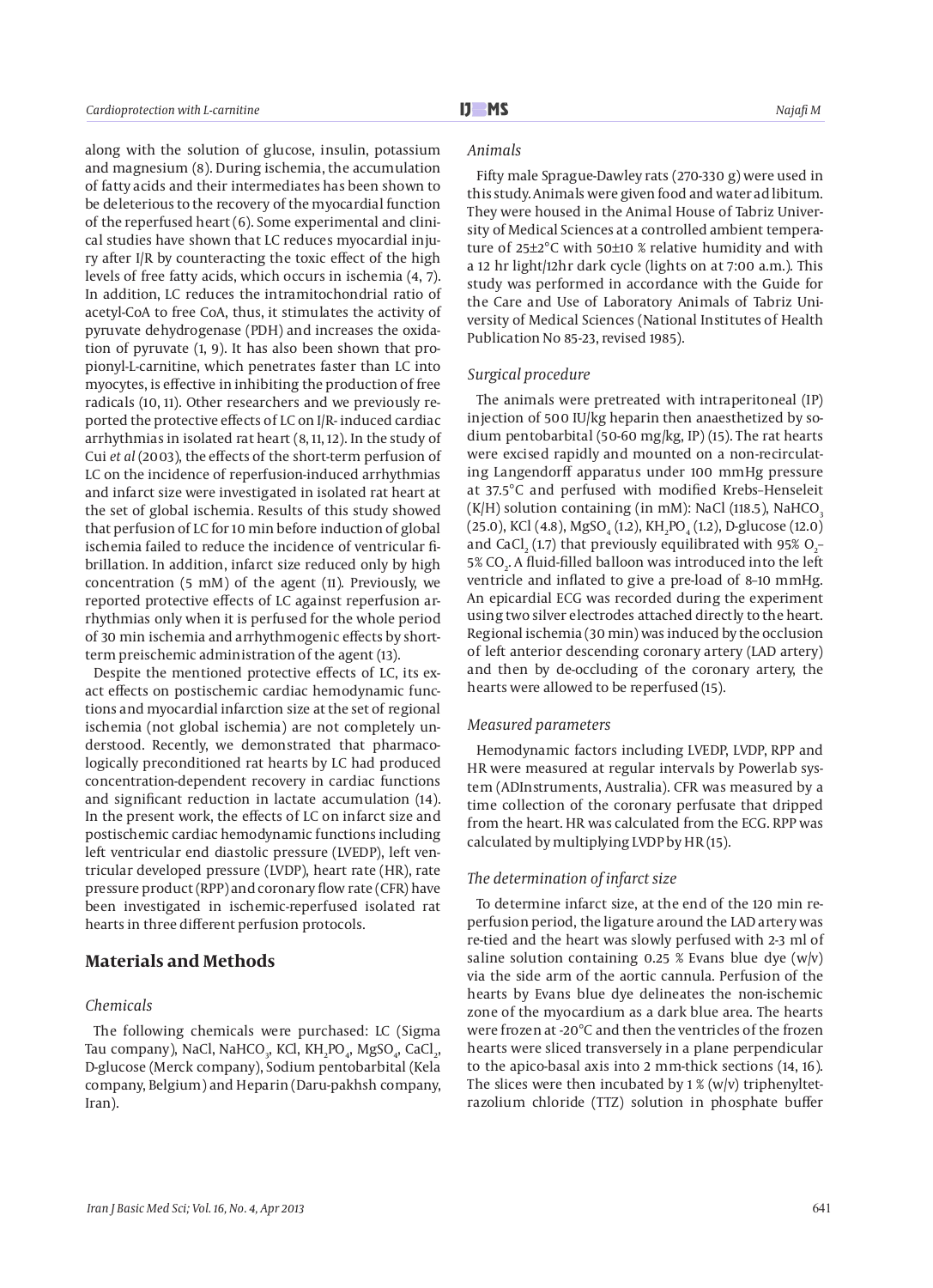(NaHPO<sub>4</sub>, 88 mM; NaH<sub>2</sub>PO<sub>4</sub> 1.8 mM, pH= 7.4) for 15 min at 37°C to dye the non-infracted region (11, 17). This procedure resulted in the normally perfused tissue being stained blue, non-infracted, non-perfused tissue stained brick red and infarcted tissue remaining unstained and appeared pale. TTZ stains the non-infarcted myocardium a brick red color, indicating the presence of formazin precipitate that resulted from the reduction of TTZ by dehydrogenase enzymes present in viable tissue (16). The tissue slices were then fixed in 10% formalin for 24 h and then placed between two glass cover sheets. The sheets caused the tissue color to be clearly seen and also made a convenient flat surface for directly tracing the dimensions of the infarct and risk zone on a transparent sheet. The slices were drawn onto transparent sheets and by using a computerized planimetry package, the proportion of infracted tissue within the volume of myocardium at risk was calculated (16, 17).

#### *Experimental protocols*

Rats were allocated randomly to one of the following groups (n=6-8 in each group): (a) drug free control; (b) the hearts which were perfused with 0.5, 2.5 and 5 mM of LC-enriched K/H solution for the whole period of I/R (Protocol 1); (c) the hearts perfused with 0.5, 2.5 and 5 mM of LC-enriched K/H solution for 10 min before induction of ischemia (Protocol 2; preconditioning group); (d) the hearts perfused with 0.5, 2.5 and 5 mM of LC-enriched K/H solution during the first 10 min of reperfusion (Protocol 3; postconditioning group); (e) the infusion of 1 μM etomoxir (ETM; a carnitine palmitoyltransferase-I inhibitor) -enriched K/H solution in the absence or the presence (f) of LC (2.5 mM) for the whole period of I/R.

#### *Statistical analysis*

All results are expressed as Mean±SEM. A one-way ANO-VA or repeated ANOVA with LSD post hoc test was used to test any difference between the groups for infarct size and hemodynamic factors, respectively. The differences between groups were considered significant at a level of *P<*0.05.

#### **Results**

#### *The effects of LC on cardiac hemodynamic functions during I/R*

The hemodynamic responses to the perfusion of 0.5, 2.5, and 5 mM of LC-enriched K/H solution for the whole period of I/R (Protocol 1) are summarized in Table 1. At the reperfusion phase, LVEDP was markedly increased in the control group especially during the first 30 min



**Figure 1.** Effects of 0.5-5 mM L-carnitine on left ventricular end diastolic pressure (LVEDP) in the control and treated groups immediately before reperfusion and during 120 min reperfusion time (Protocol 1). Data are expressed as mean±sem. \*\*\* *P<*0.001, \*\* *P<*0.01, \* *P<*0.05 versus pre-reperfusion value. (n=6-8 in each group). Pre Rep; Pre-reperfusion

of reperfusion. However, as shown in Figure 1, all of the used concentrations of LC prevented this elevation and significantly reduced it during 90-120 min of reperfusion time (*P<*0.05 for all). In addition, LVDP, RPP and CFR were significantly increased by LC in this protocol at reperfusion phase (*P<*0.05, *P<*0.01 and *P<*0.05, respectively). In contrast to LC effects, co-administration of LC (2.5 mM) with 1 μM of etomoxir (ETM), increased LVEDP over most of the time steps of reperfusion (Table 2). The effect was significant during 5-30 min for both ETM and the co-administered group; however, the later group caused greater elevation in LVEDP at the same time. In contrast to LC, ETM and LC plus ETM did not show significant effects on LVDP and CFR at reperfusion phase while LC showed significant increase in LVDP especially during 5-30 min of reperfusion (Table 1).

In protocol 2, the administration of LC by all used concentrations lowered the extent of LVEDP elevation and prevented LVDP reduction throughout the reperfusion time compared to the control group (Table 3). In addition, LC (2.5 and 5 mM) reserved RPP at the reperfusion time. Moreover, the improvement of RPP and LVDP by perfusion of 2.5 and 5 mM LC-enriched K/H solution also increased CFR throughout the reperfusion phase. The effect was significant during the first 30 min of reperfusion and 5 mM of LC showed a greater and longer effect. The results also showed that the administration of LC during the first 10 min of reperfusion (Protocol 3), by increasing LVDP, RPP and CFR caused some beneficial effects on cardiac function during reperfusion (Table 4).

#### *Effects of LC on infarct size*

The effects of 0.5-5 mM of LC on infarct size for all proto-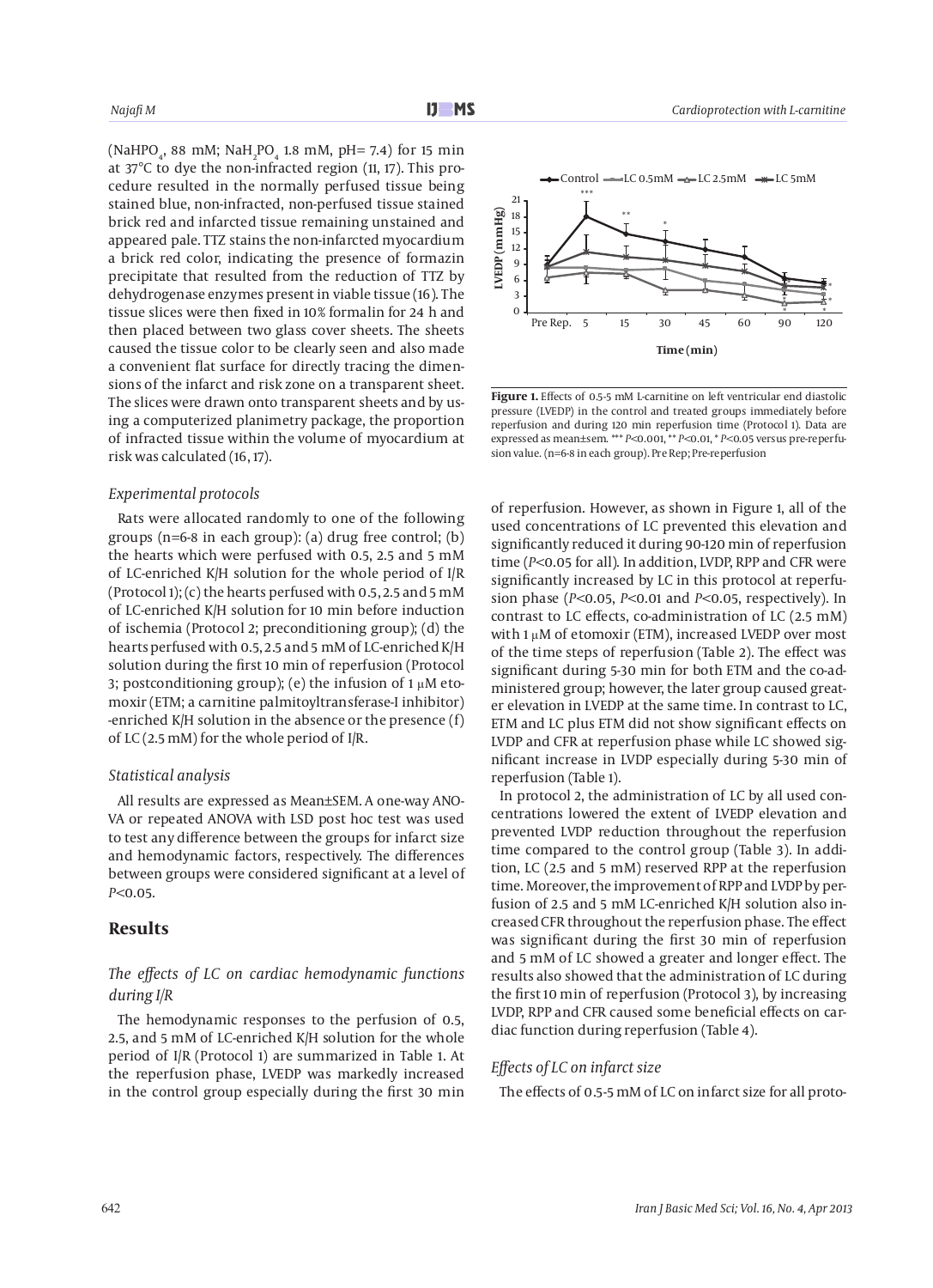

**Figure 2.** Myocardial infarct size as a percentage of risk zone volume in the control and isolated rat hearts receiving 0.5-5 mM L-carnitine (LC) during 30 min ischemia followed by 120 min reperfusion for the whole period of I/R (Protocol 1), for 10 min before induction of ischemia (Protocol 2) and during the first 10 min of reperfusion (Protocol 3). Data are expressed as mean±sem. \*\* *P<*0.001 and \* *P<*0.01 versus control (n=6-8 in each group).

cols are summarized in Figure 2. In the control group, the infarct size was 46.3±2.9 % while the perfusion of 0.5, 2.5, and 5 mM of LC in protocol 1 reduced it to 27±2.9, 25.5±5.4 and 15.7±2.8 %, respectively (*P<*0.001 for all concentrations). Similarly, infarct size significantly decreased by administration of  $ETM(1 \mu M)$  alone or its co-administration with 2.5 mM LC (*P<*0.001, data not shown). Short-term perfusion of 0.5-5 mM LC 10 min before ischemia (Protocol 2) also produced significant reduction in infarct size by 25.9±3, 17.3±1.3 and 20.8±1.5 %, respectively (*P<*0.001 for all concentrations). Moreover, administration of 2.5 and 5 mM LC during the first 10 min of reperfusion (Protocol 3) also resulted in the reduction of infarct size (*P<*0.001 and *P<*0.01, respectively). However, 0.5 mM LC failed to reduce infarct size in this protocol.

**Table 1.** Effects of LC (0.5-5 mM) on LVEDP, LVDP, HR, RPP and CFR in the control and treated isolated rat hearts during pre-reperfusion and 120 min reperfusion in protocol 1. Data are expressed as Mean±SEM

| Group                         | Factor       | Pre-Rep       | Reperfusion               |                   |                           |                |                |                 |                 |  |
|-------------------------------|--------------|---------------|---------------------------|-------------------|---------------------------|----------------|----------------|-----------------|-----------------|--|
|                               |              |               | 5 min                     | 15 min            | 30 min                    | 45 min         | 60 min         | 90 min          | $120$ min       |  |
| Control                       | <b>LVEDP</b> | $8.9 \pm 1.8$ | $18.1{\pm}2.8***$         | $14.7{\pm}2.0**$  | $13.4 \pm 2.0^*$          | $11.9 \pm 1.8$ | $10.4 \pm 2.0$ | $6.5 \pm 1.0$   | $5.5 \pm 0.9$   |  |
|                               | <b>LVDP</b>  | 100±16        | 117±16                    | $115 \pm 13$      | 108±10                    | 104±14         | 100±10         | 90±12           | 80±13           |  |
|                               | HR           | 224±15        | 240±23                    | 224±16            | 219±17                    | 244±17         | 220±17         | 227±16          | 190±13          |  |
|                               | <b>RPP</b>   | 22319±1904    | 27697±2870                | 2522 4±1816       | 23384±1836                | 25525±2277     | 21250±1910     | 20619±2032      | 15054±1133*     |  |
|                               | <b>CFR</b>   | $4.9 \pm 0.6$ | $7.4 \pm 0.5^*$           | $6.6{\pm}0.5$     | $5.6{\pm}0.5$             | $5.1 \pm 0.5$  | $4.6 \pm 0.5$  | $4.2{\pm}0.5$   | $3.9 \pm 0.7$   |  |
|                               | <b>LVEDP</b> | $8.4 + 2$     | $8.5 \pm 3.1$             | $8.0 \pm 1.7$     | $8.3{\pm}2.0$             | $6.0 \pm 1.5$  | $5.3 \pm 2.0$  | $4.2{\pm}0.9*$  | $3.4 \pm 0.9^*$ |  |
| <b>LC</b>                     | <b>LVDP</b>  | 83±12         | $114 \pm 13$ <sup>*</sup> | $117 + 8*$        | $112 + 9*$                | 100±10         | 95±9           | 89±14           | 82±10           |  |
| $(0.5 \text{ mM})$            | HR           | $214 + 21$    | 263±14*                   | 239±17            | 240±24                    | 239±20         | 230±20         | 212±20          | 196±17          |  |
|                               | <b>RPP</b>   | 17497±3141    | 29888±2639**              | 27857±1701**      | 26597±2205**              | 23978±2724*    | 22111±2341     | 19037±2376      | 16511±2185      |  |
|                               | <b>CFR</b>   | $3.5 \pm 0.4$ | $6.1{\pm}0.6*$            | $5.6 \pm 0.5$     | $5.2 \pm 0.5$             | $4.8 \pm 0.5$  | $4.2{\pm}0.5$  | $4.0 \pm 0.3$   | $3.5 \pm 0.3$   |  |
|                               | <b>LVEDP</b> | $6.6{\pm}0.9$ | $7.5 \pm 0.9$             | $7.3 \pm 0.6$     | $4.3{\pm}0.9$             | $4.3 \pm 1.2$  | $3.3 \pm 0.9$  | $1.8 \pm 0.3^*$ | $2.0 \pm 0.4*$  |  |
| <b>LC</b>                     | <b>LVDP</b>  | 95±9          | 127±10*                   | $122 \pm 9^*$     | $124 \pm 11$ <sup>*</sup> | $112 + 12$     | $114 + 11$     | 97±11           | 83±9            |  |
| $(2.5 \, \text{m})$           | HR.          | 223±25        | 251±27                    | 259±23            | 243±21                    | 245±26         | 243±21         | 238±19          | 232±15          |  |
|                               | <b>RPP</b>   | 21205±2591    | 31601±3217**              | 31677±3186**      | 29347±3039**              | 27263±2923*    | 25321±3147     | 23291±2658      | 19119±1368      |  |
|                               | <b>CFR</b>   | $3.9 + 0.4$   | $6.6{\pm}0.4*$            | $5.8 + 0.3$       | $5.7 \pm 0.4$             | $5.1 \pm 0.4$  | $4.7 \pm 0.4$  | $4.5 \pm 0.3$   | $4.3 \pm 0.5$   |  |
|                               | <b>LVEDP</b> | $8.6 \pm 1.3$ | $11.4 \pm 3.1$            | $10.5 \pm 2.0$    | $9.9 \pm 2.8$             | $8.8 + 2.2$    | $7.8 + 1.3$    | $5.1 \pm 1.0*$  | $4.8 \pm 1.1^*$ |  |
| <b>LC</b><br>$(5 \text{ mM})$ | <b>LVDP</b>  | 92±9          | 139±16 **                 | $133\pm9$ **      | $120 \pm 9^*$             | $114 + 14$     | 105±10         | 96±14           | 88±9            |  |
|                               | HR.          | 209±22        | 221±17                    | 240 <sup>±9</sup> | 234±14                    | 242±12         | $215 \pm 16$   | 186±13          | 186±16          |  |
|                               | <b>RPP</b>   | 18476±1251    | 31093±265***              | 31859±1060***     | 27974±1877**              | 26563±1113**   | 21506±1389     | 17583±1163      | 16558±1673      |  |
|                               | <b>CFR</b>   | $4.6 \pm 0.7$ | $7.1{\pm}0.9*$            | $6.3 \pm 0.9$     | $5.7 \pm 0.8$             | $5.7 \pm 1.2$  | $5.1 \pm 0.9$  | $4.1{\pm}0.8$   | $3.9 \pm 0.9$   |  |

\*\*\* *P<*0.001, \*\* *P<*0.01,\* *P<*0.05 versus pre-reperfusion value by using repeated ANOVA with LSD post test. n=6-8 in each group. LC; L-carnitine, LVEDP; left ventricular end diastolic pressure (mmHg), LVDP; left ventricular developed pressure (mmHg), HR; heart rate (beats/min), RPP; rate pressure product (mmHg.beats.min-1), CFR; coronary flow rate (ml/min), Pre-Rep; Pre-reperfusion time.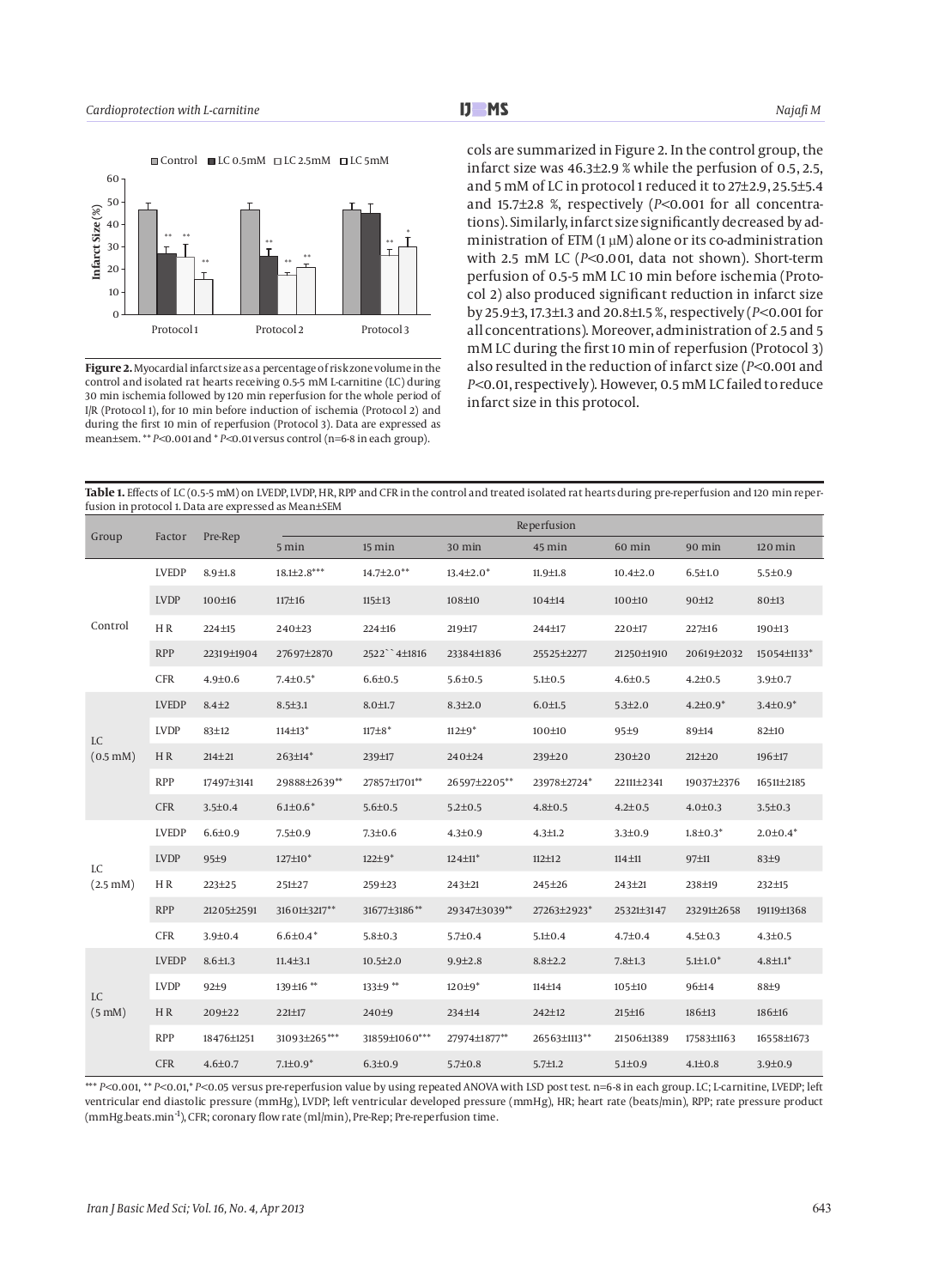Table 2. Effects of ETM (1µM) with or without LC (2.5 mM) on LVEDP, LVDP, HR, RPP and CFR in the control and treated isolated rat hearts during prereperfusion and 120 min reperfusion in protocol 1. Data are expressed as Mean±SEM

| Group                                             | Factor         | Pre-Rep        | Reperfusion      |                   |                  |                     |                  |                       |                |
|---------------------------------------------------|----------------|----------------|------------------|-------------------|------------------|---------------------|------------------|-----------------------|----------------|
|                                                   |                |                | $5 \text{ min}$  | $15 \text{ min}$  | $30$ min         | $45 \,\mathrm{min}$ | 60 min           | $90$ min              | $120$ min      |
|                                                   | <b>LVEDP</b>   | $9.3 \pm 1.4$  | $13.0 \pm 1.6^*$ | $13.3 \pm 0.7^*$  | $14.0 \pm 0.6^*$ | $11.0 \pm 1.0$      | $10.0 \pm 1.2$   | $8.3 \pm 1.7$         | $6.0 \pm 1.5$  |
| <b>ETM</b>                                        | <b>LVDP</b>    | $123 \pm 10$   | 131±10           | 130±9             | 130±10           | 127±9               | 126±9            | 122±9                 | $121 \pm 9$    |
| $(1 \mu M)$                                       | H <sub>R</sub> | 241±37         | 221±42           | 238±29            | 245±21           | 224±31              | 200±27           | $191\pm36*$           | $166\pm39**$   |
|                                                   | <b>RPP</b>     | 29418±3949     | 28678±5081       | 30735±3261        | 31760±1973       | 28241±3398          | 24983±3059       | 23071±4081*           | 19923±4473**   |
|                                                   | <b>CFR</b>     | $2.9 \pm 0.6$  | $4.4{\pm}0.4$    | $3.9 \pm 0.5$     | $3.4 \pm 0.4$    | $2.9 \pm 0.4$       | $2.5 \pm 0.4$    | $2.0 \pm 0.4$         | $1.8{\pm}0.4$  |
|                                                   | <b>LVEDP</b>   | $12.4 \pm 1.9$ | 17.5±4.3**       | $19.0 \pm 5.1$ ** | $20.0\pm4.8**$   | $18.6{\pm}4.5**$    | $16.0 \pm 3.7^*$ | 14.4 <sup>±</sup> 3.9 | $12.6 \pm 4.4$ |
| (2.5)<br><b>LC</b><br>$mM$ ) + ETM<br>$(1 \mu M)$ | <b>LVDP</b>    | $116 + 11$     | 130±10           | 129±11            | 127±12           | 128±13              | 126±14           | $122 \pm 13$          | 120±12         |
|                                                   | H R            | 170±25         | 160±24           | 138±33            | 134±40           | 130±37              | 113±41*          | 107±53**              | 96±56**        |
|                                                   | <b>RPP</b>     | 16458±3083     | 20937±3498       | 18037±4679        | 17420±5644       | 19005±5194          | 14572±5313       | 13075±6440            | 11737±6888     |
|                                                   | <b>CFR</b>     | $2.6 \pm 0.9$  | $4.4 \pm 0.9$    | $4.2 \pm 0.9$     | $3.0{\pm}.0.9$   | $2.6 \pm 0.9$       | $2.2 \pm 0.9$    | $1.7 \pm 0.8$         | $1.5 \pm 0.7$  |

\*\* *P<*0.01, \* *P<*0.05 versus pre-reperfusion value by using repeated ANOVA with LSD post test. n=6-8 in each group. ETM; Etomoxir, LC; L-carnitine, LVEDP; left ventricular end diastolic pressure (mmHg), LVDP; left ventricular developed pressure (mmHg), HR; heart rate (beats/min), RPP; rate pressure product (mmHg.beats.min-1), CFR; coronary flow rate (ml/min), Pre-Rep; Pre-reperfusion time

**Table 3.** Effects of LC (0.5-5 mM) on LVEDP, LVDP, HR, RPP and CFR in the control and treated isolated rat hearts during pre-reperfusion and 120 min reperfusion in protocol 2. Data are expressed as Mean±SEM

| Group                         | Factor       | Pre-Rep       | Reperfusion       |                 |                  |                 |                   |               |                 |
|-------------------------------|--------------|---------------|-------------------|-----------------|------------------|-----------------|-------------------|---------------|-----------------|
|                               |              |               | 5 min             | 15 min          | 30 min           | 45 min          | 60 min            | 90 min        | $120$ min       |
| Control                       | <b>LVEDP</b> | $8.9{\pm}1.8$ | $18.1{\pm}2.8***$ | 14.7±2.0**      | $13.4 \pm 2.0^*$ | $11.9 \pm 1.8$  | $10.4 \pm 2.0$    | $6.5 \pm 1.0$ | $5.5 \pm 0.9$   |
|                               | <b>LVDP</b>  | 100±16        | $117 + 16$        | 115±13          | 108±10           | 104±14          | 100±10            | 90±12         | 80±13           |
|                               | HR           | 224±15        | 240±23            | 224±16          | 219±17           | 244±17          | 220±17            | 227±16        | 190±13          |
|                               | <b>RPP</b>   | 22319±1904    | 27697±2870        | 25224±1816      | 23384±1836       | 25525±2277      | 21250±1910        | 20619±2032    | 15054±1133*     |
|                               | <b>CFR</b>   | $4.9 \pm 0.6$ | $7.4{\pm}0.5^*$   | $6.6{\pm}0.5$   | $5.6{\pm}0.5$    | $5.1 \pm 0.5$   | $4.6{\pm}0.5$     | $4.2 \pm 0.5$ | $3.9 \pm 0.7$   |
|                               | <b>LVEDP</b> | $2.5 \pm 0.7$ | $6.3{\pm}0.7*$    | $7.3 \pm 2.3$ * | $6.1{\pm}1.6*$   | $5.3 \pm 1.9$   | $4.5 + 1.4$       | $3.5 \pm 0.9$ | 3.0 ± 0.9       |
| <b>LC</b>                     | <b>LVDP</b>  | $112 + 12$    | $125 + 9$         | $121\pm9$       | $117 + 8$        | 114±10          | $111 \pm 16$      | $112+9$       | $110\pm8$       |
| $(0.5 \text{ mM})$            | HR           | 177±16        | 184±42            | 201±22          | 185±23           | 179±21          | 179±15            | 140±20        | $114 \pm 15$ ** |
|                               | <b>RPP</b>   | 19880±1916    | 23027±5334        | 24260±2729      | 21619±2656       | 20445±2427      | 19873±1641        | 15472±2028    | 12340±1468**    |
|                               | <b>CFR</b>   | $2.1 \pm 0.4$ | $4.4 \pm 0.9$     | $3.9 \pm 0.8$   | $3.3 \pm 0.8$    | $3.1 \pm 0.9$   | $2.8 + 0.8$       | $2.5 \pm 0.8$ | $2.3 \pm 0.8$   |
|                               | <b>LVEDP</b> | $4.5 \pm 0.7$ | $9.2{\pm}2.4*$    | $8.5 \pm 0.9$ * | $8.0 \pm 1.0$ *  | $5.8 + 0.8$     | $4.8 + 1.2$       | $3.5 \pm 1.2$ | $3.3 \pm 1.4$   |
| LC                            | <b>LVDP</b>  | 116±14        | 131±12            | 136±15          | 132±14           | 130±16          | 127±15            | 119±15        | 115±19          |
| $(2.5 \text{ mM})$            | HR.          | 198±16        | 227±17            | 212±10          | 205±10           | 216±15          | 221±13            | 189±21        | 178±13          |
|                               | <b>RPP</b>   | 23328±2801    | 29856±2570*       | 29490±1339*     | 27578±1071       | 28264±3056      | 27997±2221        | 22410±2539    | 20362±1804      |
|                               | <b>CFR</b>   | $3.3 \pm 0.3$ | $6.1{\pm}0.5*$    | $5.8{\pm}0.6*$  | $5.1 \pm 0.5$    | $5.0{\pm}0.5$   | $4.6{\pm}0.5$     | $4.0{\pm}0.5$ | $3.3 \pm 0.4$   |
|                               | <b>LVEDP</b> | $5.8 + 1.9$   | $11.5 \pm 1.0$ ** | $10.0{\pm}2.0*$ | $10.8{\pm}2.2*$  | $9.5 \pm 1.0^*$ | $8.0 + 1.4$       | $5.3 \pm 1.3$ | $4.4{\pm}0.7$   |
| <b>LC</b><br>$(5 \text{ mM})$ | <b>LVDP</b>  | $122 + 12$    | 145±14            | 144±13          | 140±13           | 138±12          | 134±10            | 128±15        | 127±15          |
|                               | H R          | 245±20        | 289±5             | 273±28          | 256±13           | 242±11          | 249 <sup>±8</sup> | 231±17        | 197±25          |
|                               | <b>RPP</b>   | 30160±2736    | 41801±1367**      | 39496±5102**    | 35960±2463       | 33418±2341      | 33348±2493        | 29709±2713    | 24601±2996      |
|                               | <b>CFR</b>   | $3.2 \pm 0.3$ | $6.9 \pm 0.5***$  | $5.9 \pm 0.4*$  | $5.2 \pm 0.5$ *  | $4.5 \pm 0.4$   | $4.2 \pm 0.6$     | $3.7 + 0.5$   | $3.5 \pm 0.5$   |

\*\*\* *P*<0.001, \*\* *P*<0.01, \**P<*0.05 versus pre-reperfusion value by using repeated ANOVA with LSD post test. n=6-8 in each group. LC; L-carnitine, LVEDP; left ventricular end diastolic pressure (mmHg), LVDP; left ventricular developed pressure (mmHg), HR; heart rate (beats/min), RPP; rate pressure product (mmHg.beats.min-1), CFR; coronary flow rate (ml/min), Pre-Rep; Pre-reperfusion time.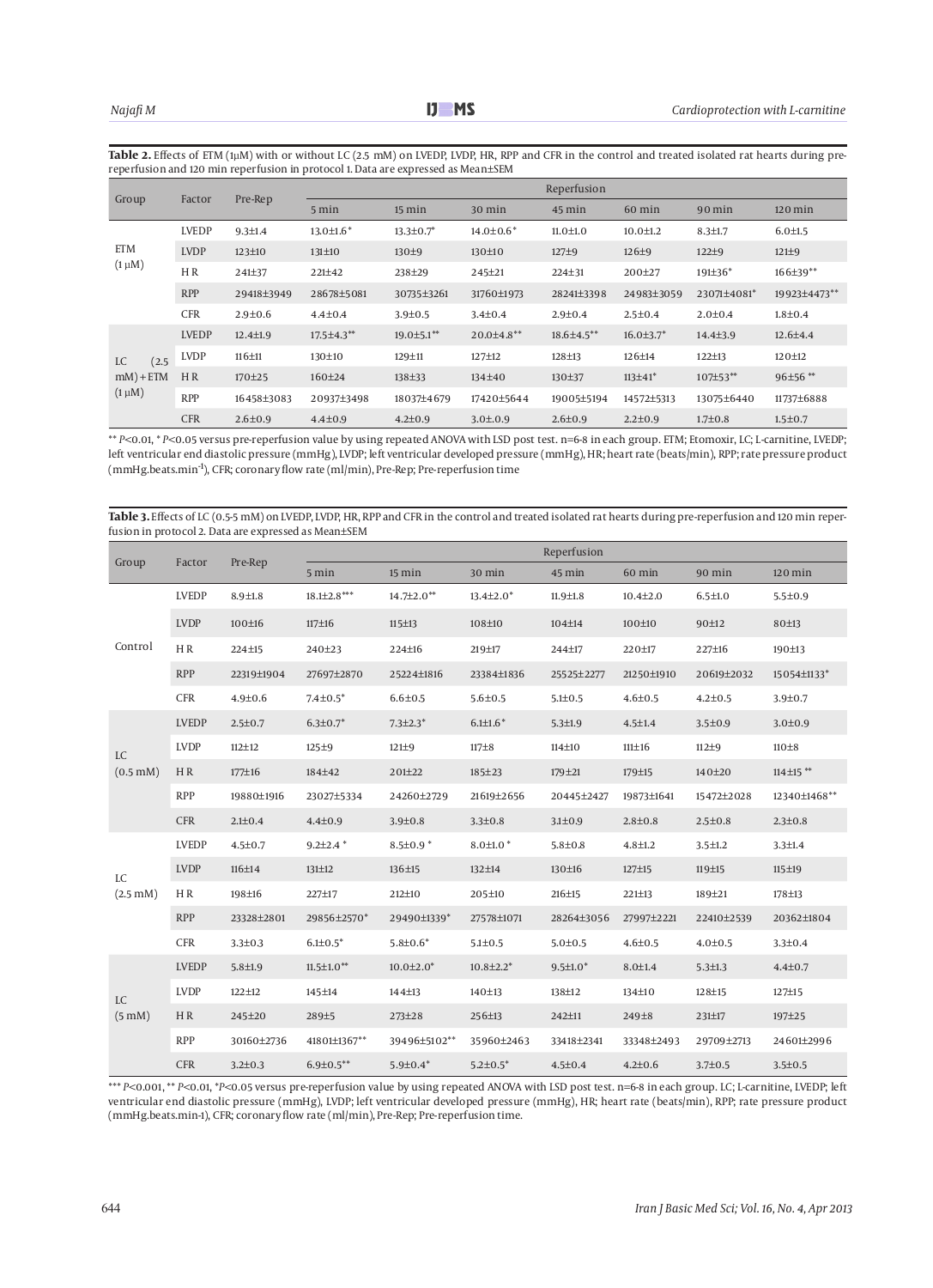| Group                         | Factor       | Pre-Rep       | Reperfusion         |                    |                     |                |                   |               |                |
|-------------------------------|--------------|---------------|---------------------|--------------------|---------------------|----------------|-------------------|---------------|----------------|
|                               |              |               | 5 min               | 15 min             | 30 min              | 45 min         | 60 min            | 90 min        | $120$ min      |
| Control                       | <b>LVEDP</b> | $8.9{\pm}1.8$ | $18.1{\pm}2.8***$   | 14.7±2.0**         | $13.4 \pm 2.0^*$    | $11.9 \pm 1.8$ | $10.4 \pm 2.0$    | $6.5 \pm 1.0$ | $5.5 \pm 0.9$  |
|                               | <b>LVDP</b>  | 100±16        | $117 \pm 16$        | $115 + 13$         | 108±10              | 104±14         | 100±10            | 90±12         | 80±13          |
|                               | HR           | 224±15        | 240±23              | 224±16             | 219±17              | 244±17         | 220±17            | 227±16        | 190±13         |
|                               | <b>RPP</b>   | 22319±1904    | 27697±2870          | 25224±1816         | 23384±1836          | 25525±2277     | 21250±1910        | 20619±2032    | 15054±1133*    |
|                               | <b>CFR</b>   | $4.9 + 0.6$   | $7.4{\pm}0.5^*$     | $6.6{\pm}0.5$      | $5.6{\pm}0.5$       | $5.1 \pm 0.5$  | $4.6 \pm 0.5$     | $4.2 \pm 0.5$ | $3.9 \pm 0.7$  |
|                               | <b>LVEDP</b> | $4.4 \pm 0.7$ | $7.2 \pm 1.8$       | $6.4 + 1.6$        | $5.6 \pm 1.1$       | $7.0 + 3.2$    | $5.3 \pm 2.3$     | $3.7 + 1.7$   | $3.7 \pm 1.1$  |
| <b>LC</b>                     | <b>LVDP</b>  | 102±16        | $124 + 13$          | 120±10             | $116 + 11$          | $117 + 12$     | 109±14            | 96±17         | 92±17          |
| $(0.5 \text{ mM})$            | HR           | 219±22        | $212 + 43$          | 225±23             | 229±11              | $211\pm9$      | 208±10            | 178±26        | 158±18*        |
|                               | <b>RPP</b>   | 22595±3431    | 26038±5197          | 27140±2552         | 26499±1396          | 24451±2027     | 22407±2478        | 16837±4264    | 14635±3507**   |
|                               | <b>CFR</b>   | $4.4 + 0.7$   | $6.6{\pm}0.6$       | $6.5 \pm 0.8$      | $5.7 + 0.8$         | $5.3 \pm 1.0$  | $4.8 + 1.0$       | $4.3 \pm 1.0$ | $4.0 \pm 1.1$  |
|                               | <b>LVEDP</b> | $6.6{\pm}0.2$ | $7.7 + 1.5$         | $7.3 \pm 1.4$      | $7.8 + 0.9$         | $6.8{\pm}0.7$  | $6.0 + 0.9$       | $4.5 \pm 0.9$ | $3.8 + 1.1$    |
| <b>LC</b>                     | <b>LVDP</b>  | $122 \pm 13$  | 127±12              | 130±13             | 128±12              | $126 \pm 12$   | 125±12            | 117±12        | 109±14         |
| $(2.5 \text{ mM})$            | HR           | 246±12        | 271±12              | 256±11             | 252±14              | 244±16         | 235±16            | 236±22        | 205±16         |
|                               | <b>RPP</b>   | 30035±2069    | 34331±1954          | 32980±1420         | 31920±1371          | 30438±1510     | 29160±1745        | 27161±1727    | 21943±1273**   |
|                               | <b>CFR</b>   | $6.2 \pm 1.9$ | $8.8{\pm}0.7$       | $7.5 \pm 0.6$      | $6.3 \pm 0.8$       | $5.2 \pm 0.7$  | $4.4{\pm}0.7$     | $3.8 + 0.7$   | $3.2{\pm}0.4*$ |
|                               | <b>LVEDP</b> | $6.2 \pm 1.3$ | $13.5 \pm 1.5***$   | 13.8±1.0**         | $10.4 \pm 0.4*$     | $9.6 \pm 1.5$  | $9.0 + 1.6$       | $7.0 + 1.5$   | $4.2 \pm 1.2$  |
| <b>LC</b><br>$(5 \text{ mM})$ | <b>LVDP</b>  | 126±10        | 151±10 <sup>*</sup> | 156±10 *           | 153±10 <sup>*</sup> | 149±10         | 144 <sup>±9</sup> | 137±10        | 133±11         |
|                               | HR           | $221 \pm 23$  | 276±11*             | 236±26             | 254±12              | $252 + 8$      | $251 + 7$         | 241±11        | 233±12         |
|                               | <b>RPP</b>   | 27894±3079    | 41489±2269***       | 36874±4168**       | 38686±1883**        | 37516±1411**   | 36138±1298**      | 33122±1463    | 33249±1721     |
|                               | <b>CFR</b>   | $4.0{\pm}0.4$ | $9.5 \pm 0.7***$    | $7.4{\pm}0.6^{**}$ | $6.4{\pm}0.6$       | $5.7 \pm 0.6$  | 5.0 ± 0.6         | $4.5 \pm 0.7$ | $4.1{\pm}0.8$  |

**Table 4.** Effects of LC (0.5-5 mM) on LVEDP, LVDP, HR, RPP and CFR in the control and treated isolated rat hearts during pre-reperfusion and 120 min reperfusion in protocol 3. Data are expressed as Mean±SEM

\*\*\* *P<*0.001, \*\* *P<*0.01, \* *P<*0.05 versus pre-reperfusion value by using repeated ANOVA with LSD post test. n=6-8 in each group. LC; L-carnitine, LVEDP; left ventricular end diastolic pressure (mmHg), LVDP; left ventricular developed pressure (mmHg), HR; heart rate (beats/min), RPP; rate pressure product (mmHg.beats.min-1), CFR; coronary flow rate (ml/min), Pre-Rep; Pre-reperfusion time.

#### **Discussion**

The present study was focused on the pharmacological effects of LC on I/R- induced cardiac hemodynamic dysfunction and infarct size in isolated rat heart. The results showed that the perfusion of LC for the whole period of I/R (Protocol 1) significantly reduced LVEDP and increased LVDP, RPP and CFR at reperfusion phase. In contrast to LC alone, some beneficial effects of LC on cardiac hemodynamic functions were significantly reversed by ETM (a carnitine palmitoyltransferase-I inhibitor) as marked increase in LVEDP over most of the time steps of reperfusion (*P<*0.01). We suggested that ETM, through the inhibition of carnitine palmitoyltransferase-I, blocked LC, affects fatty acid metabolism in mitochondria. This effect might decrease ATP production and increase fatty acids and their toxic metabolites in the myocytes. The metabolites might probably result in some undesired alterations in cardiac functions after releasing during reperfusion. Yamada *et al* have shown that long-chain acylcarnitines accumulate in ischemic tissue and incorporate into cytosolic membrane compartments (18). Long-chain acylcarnitine esters are lipophylic and may readily damage membrane lipids and particularly, membrane bound enzymatic proteins (10), increase intracellular  $Ca^{2+}(19)$ , intracellular Na+ (20) and may thereby lead to electrophysiologic and contractile dysfunction in the myocardium (21). In addition, the accumulation of acylcarnitine esters in ischemic myocardium could contribute to the development of apoptosis (11). The short-term preischemic administration of 0.5-5 mM of LC in protocol 2 improved some cardiac functions as an improvement of RPP, CFR and lowering LVEDP elevation extent. However, protective effects of this protocol were low compared with protocol 1. Similarly, protocol 3 showed lower protective effects on hemodynamic factors in comparison with the other protocols. Based on the data, it seems that the ad